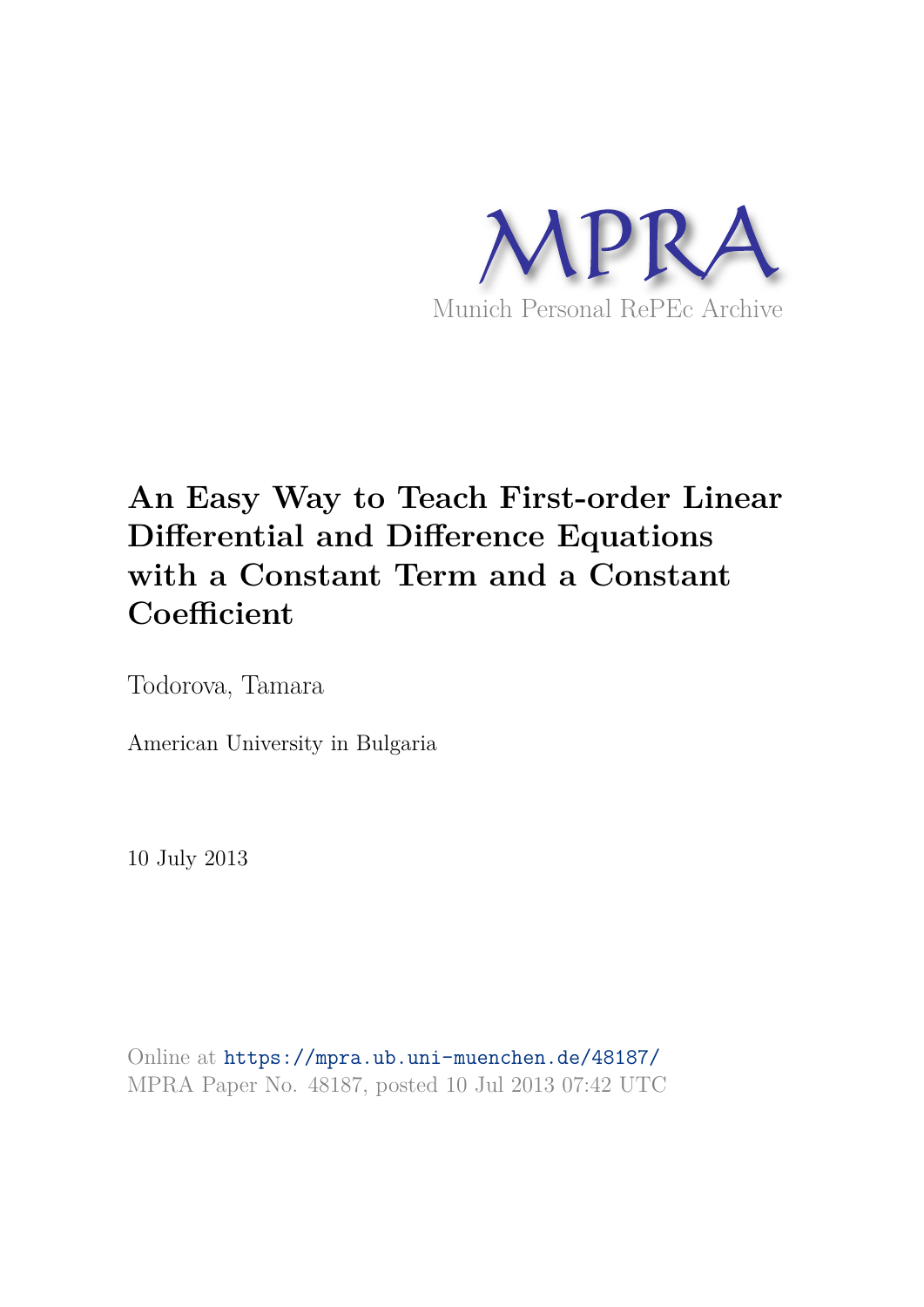## An Easy Way to Teach First-order Linear Differential and Difference Equations with a Constant Term and a Constant Coefficient

Tamara Todorova<sup>1</sup>

We present a simple method of solving first-order linear differential and difference equations with a constant term and a constant coefficient. When solving such equations standard books in mathematical economics resort to a particular integral and a complementary function without further explaining those to beginning undergraduate students. We use the derivative and the difference, respectively, which give rise to a number of parental functions whose time path is studied by economic dynamics. A derived function is "shared" by multiple parental functions, but a number of parental functions give rise to one derived function. The method is smooth and easy to understand. Instead of spending time on complicated theoretical math techniques, the professor teaching quantitative methods could emphasize substantive economic models applying such simple equations.

*Keywords* simple differential equations, simple difference equations, particular integral, complementary function, phase lines, Solow growth model

*Jel codes* A22, C02, C61, D2

## **Introduction**

 $\overline{a}$ 

When covering advanced topics such as differential and difference equations introductory textbooks in mathematical economics start with the case of first-order, linear equations with a constant term and a constant coefficient and then continue with the case of a variable term and a variable coefficient. Starting with the simplest, textbooks usually discuss the first-order, linear equation with a constant term and a constant coefficient in the homogeneous case where the free term is equal to zero. Then the nonhomogeneous case follows where the constant term could be different from zero. Such an approach is quite logical and acceptable as it helps the course unfold smoothly and allows students to learn gradually and systematically. In all cases the solution in the literature is presented as the sum of the particular integral and the complementary function, the particular integral implying an all-time, that is, intertemporal equilibrium value for the function and the complementary function showing the deviation from or convergence to it with the passage of time. Obtaining the solution requires the knowledge of the more general case of a variable term and a variable coefficient, integration techniques, exact differential equations as well as integrating factors.

Chiang (1984) and Pemberton and Rau (2001) offer the most extensive coverage of differential and difference equations. Chiang (1984) dedicates two chapters to first-order equations and two

<sup>&</sup>lt;sup>1</sup> Tamara Todorova is a full-time associate professor in the Department of Economics at the American University in Bulgaria (e-mail: ttodorova@aubg.bg).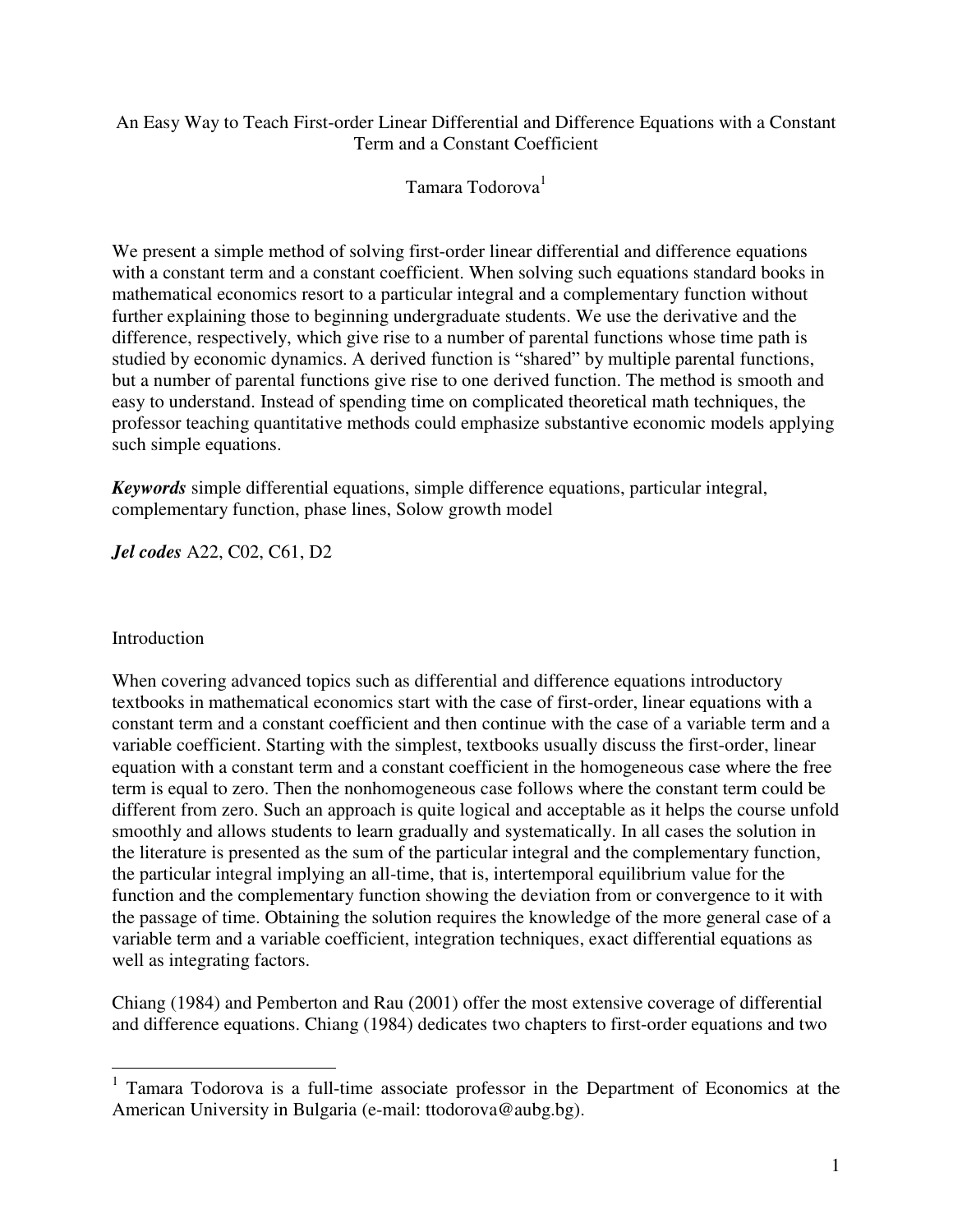to higher-order equations, respectively. Both books usher students into the solution with a complementary function and a particular integral without explaining what those are and how they obtain. Silbeberg (2000) and Intriligator (2002) cover only simple differential equations with no reference to difference ones. None of them solves the equation in the general form but moves directly to economic applications. Others are high level texts (Simon and Blume, 1994 and de la Fuente, 2000) covering both differential and difference equations. De la Fuente (2000) discusses both types of equations in detail but the text is at the doctoral level and, therefore, not suitable for undergraduate students of economics. With no exception all textbooks assume the solution with a complementary function and a particular integral. Of the problems books Todorova (2010) solves simple as well as higher-order differential and difference equations providing economic problems with solutions. Dowling (1992) accompanying Chiang (1984) takes the solution formulas as given and provides problems and solutions to economic examples. Theoretical mathematics textbooks on differential equations such as Rainville et al (1996) do not emphasize economic or social science applications, neither discuss the simple case of constant coefficients and constant terms. Except as an additional tool to a course in mathematical economics or economic dynamics, they cannot be used in such courses where the emphasis is on economic and other applications rather than pure math theory.

When taking an introductory course in mathematical economics or quantitative methods in the social sciences as part of program requirements students have never or rarely been exposed to differential or difference equations and the general solution to those of first-order, first-degree with a variable term and a variable coefficient. It is, therefore, particularly difficult for beginning students to understand the concept of the particular integral and the complementary function. When discussing the simplest types of equations with a constant term and a constant coefficient, textbooks assume that students know the method of solving the general case of equations and take that solution as ready-made. By use of a particular integral and a complementary function they try to provide students with a formula giving the time path of a function but to the student it is not clear how the formula obtains. More specifically, students do not understand how the particular integral and the complementary function come about and how the general solution is obtained.

We hereby propose a method of solving the simple case of differential and difference equations with a constant coefficient and a constant term without having to go into the case of a variable term and a variable coefficient and take something for granted. This is particularly convenient for students taking the introductory, first-level course in mathematical economics who would never take the second level of higher-order differential or difference equations. Professors, who opt to go into brief coverage of simple differential and difference equations at the end of a semester of introductory mathematical economics, as required by any undergraduate economics program, and who wish to familiarize their students with the simplest type of differential and difference equations as they apply in economics, would be greatly facilitated by this method. It allows their students to have a glimpse of differential and difference equations without going into the jungle of sophisticated equations such as the more expansive case of a variable term and a variable coefficient, exact differential equations, separation of variables, integrating factors, etc. Since in the introductory course these topics appear at the end of the semester, there is rarely time to cover differential and difference equations extensively so the discussion usually stops on simple illustrations. Professors who do not wish to emphasize the topic of integration prior to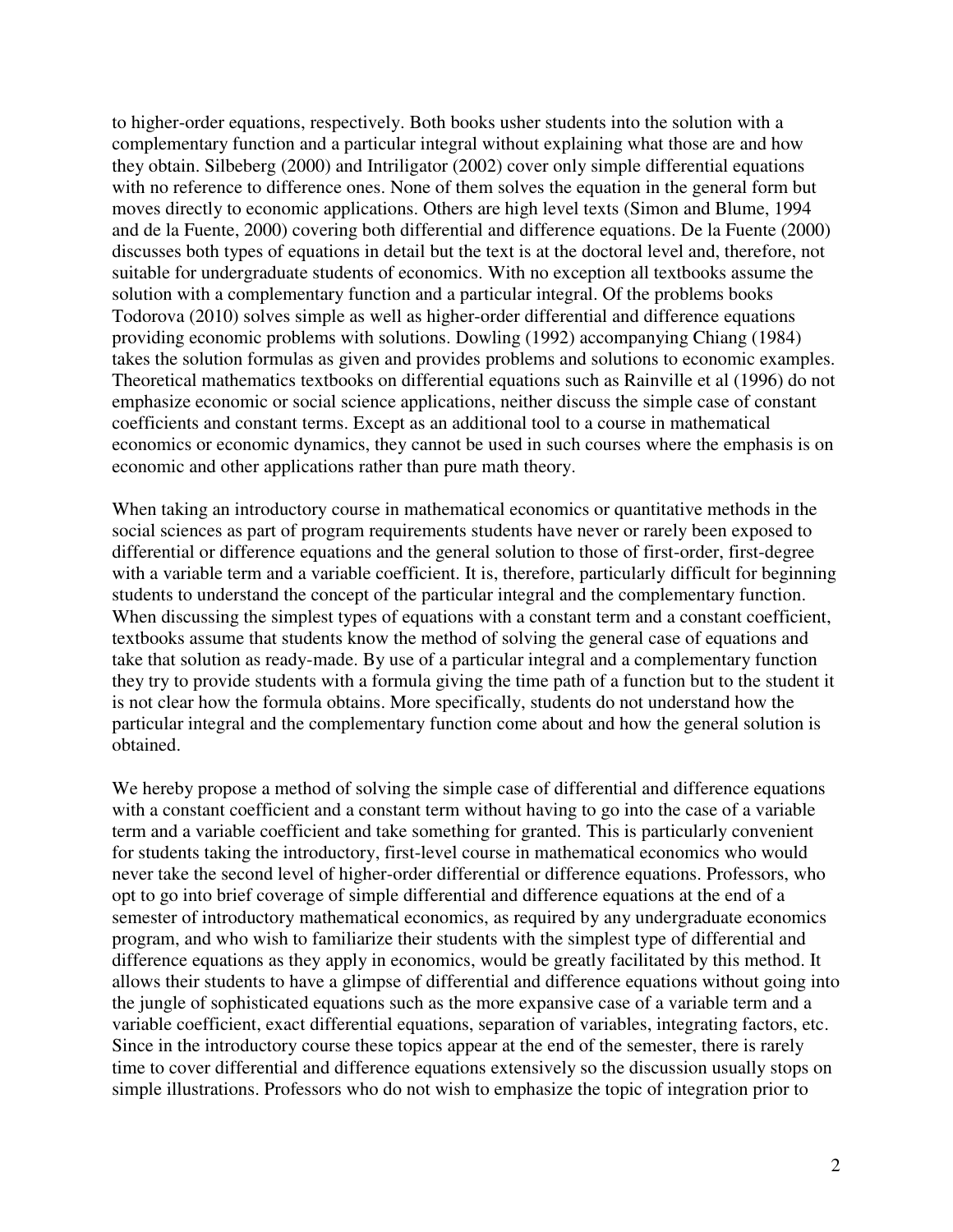differential equations could simply introduce the latter with applications in economics but without the need to discuss integration in depth or at all. Finally, being pressed by time at the end of the semester professors could conveniently use our technique to solve the equation and then swiftly apply it to economic models such as the dynamics of market price, the Solow growth model or phase lines in the case of the first-order, linear differential equation with a constant term and a constant coefficient or the cobweb model of market pricing in the similar case of difference equations. Thus, instead of burying students of economics into mathematical techniques and theory, professors could use the limited time more productively by covering essential economic models and illustrations.

## Simple Differential Equations

It is habitual to start the chapter on simple differential equations with first-order linear differential equations with a constant coefficient and a constant term. Then the class discussion moves onto the more general case of first-order linear differential equations with a variable term and coefficient, and some special types of simple differential equations such as exact differential equations, integrating factors, separation of variables, Bernoulli equations, etc. Given a function  $y(t)$ , a differential equation is one that contains a derivative such as  $dy/dt$ . Not all, but most, differential equations resort to models in economics where the independent variable is time *<sup>t</sup>* . Hence, the time path of an economic function is obtained and analyzed. Solving the differential equation means finding the total function and dropping the derivative from the equation. If there is only a first-order derivative involved, the differential equation is said to be first-order. Higherorder derivatives result in higher-order differential equations and the order of the highest derivative gives the order of the differential equation. Thus, a first-order differential equation is one in which the highest derivative is first-order and a first-order linear differential equation takes the general form

$$
\frac{dy}{dt} + u(t)y = v(t)
$$

where  $u(t)$  and  $v(t)$  may be linear or nonlinear functions of  $t$  as well as constants. If they happen to be constants, the equation is said to be a first-order linear differential equation with a constant coefficient and a constant term. In the nonhomogeneous case we have

$$
\frac{dy}{dt} + u(t)y = v(t) \quad \text{where } v(t) \neq 0
$$

The general solution to this first-order linear differential equation with a variable coefficient and a variable term is

$$
y(t) = e^{-\int u dt} \left( A + \int v e^{\int u dt} dt \right)
$$

where *A* is a constant that can be specified at the initial condition. The solution to this equation requires deeper knowledge of differential equations which beginning students lack when the topic is introduced. More specifically, in order to come up with this solution students should know integration techniques, exact differential equations as well as integrating factors which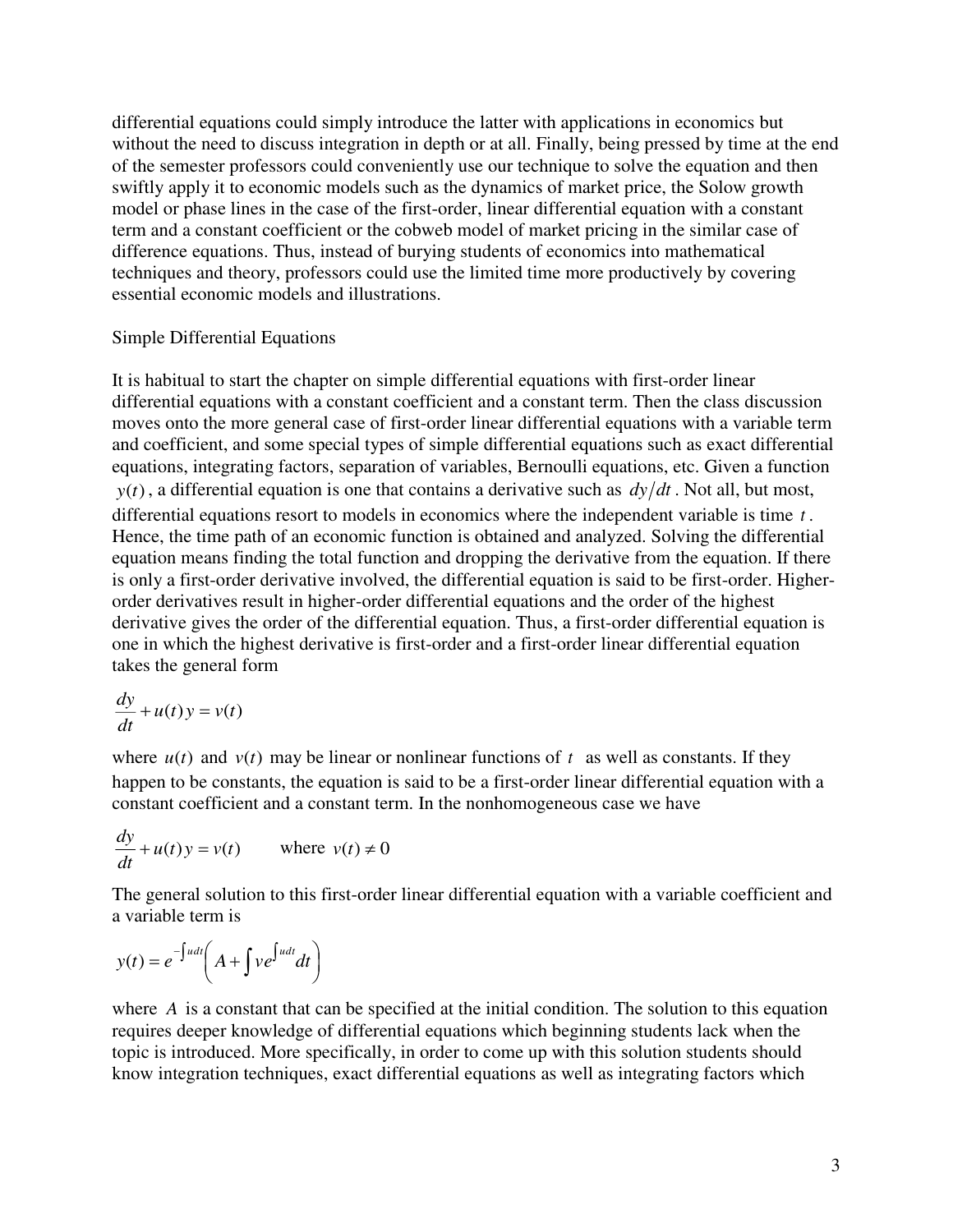appear later in the chapter. In the Appendix we show how the solution is obtained. It can further be expressed as

$$
y = e^{-\int u dt} A + e^{-\int u dt} \int v e^{\int u dt} dt = y_c + y_p
$$

The first term involves the arbitrary constant *A* and is called the complementary function, while the second is the particular integral. The particular integral gives the intertemporal equilibrium value of the function  $y(t)$ , while the complementary function shows the deviation of the actual value of y from this equilibrium at any moment in time. Therefore, when  $y_c$  disappears with time, the time path of the function  $y(t)$  shows dynamic stability. If  $y_c$  tends to grow as  $t \to \infty$ , we say that the time path of  $y(t)$  from its initial value is dynamically unstable or divergent. Several observations follow. First, we can check that when *u* and *v* take the constant values *<sup>a</sup>* and *b* , respectively, i.e., we have the constant term and constant coefficient case, the general solution is exactly

$$
y(t) = Ae^{-at} + \frac{b}{a} = y_c + y_p
$$

where the complementary function is  $Ae^{-at}$  and the equilibrium value is given by the particular integral  $\frac{b}{a}$ *b* . Thus, as can be expected, the case of a constant coefficient and a constant term is a special case of the general one with a variable term and a variable coefficient. Second, in the homogeneous case where  $\nu$  is zero, the intertemporal equilibrium is exactly zero and the solution consists only of the complementary function  $y_c = e^{-\int u dt} A$  $e^{-e^{-\int f}}$  $^{-1}$ <sup>*add</sup> A* or  $y_c = Ae^{-at}$ .</sup>

Mathematical economics textbooks ordinarily start with the simplest case of a first-order, firstdegree differential equation, the one with a constant coefficient and a constant term, or

$$
\frac{dy}{dt} + ay = 0
$$

which is known as the associated homogeneous equation where *a* is a constant and the free term *b* is zero. The usual method to solve this equation is rearranging it as

$$
\frac{1}{y}\frac{dy}{dt} = -a
$$

and integrating both sides of it.

$$
\int \frac{1}{y} \frac{dy}{dt} dt = \int -a dt
$$
  
\n
$$
\ln|y| + c_1 = -at + c_2 \qquad c = c_2 - c_1
$$
  
\n
$$
\ln|y| = -at + c
$$

Taking the antilog, we can write the general solution to the homogeneous equation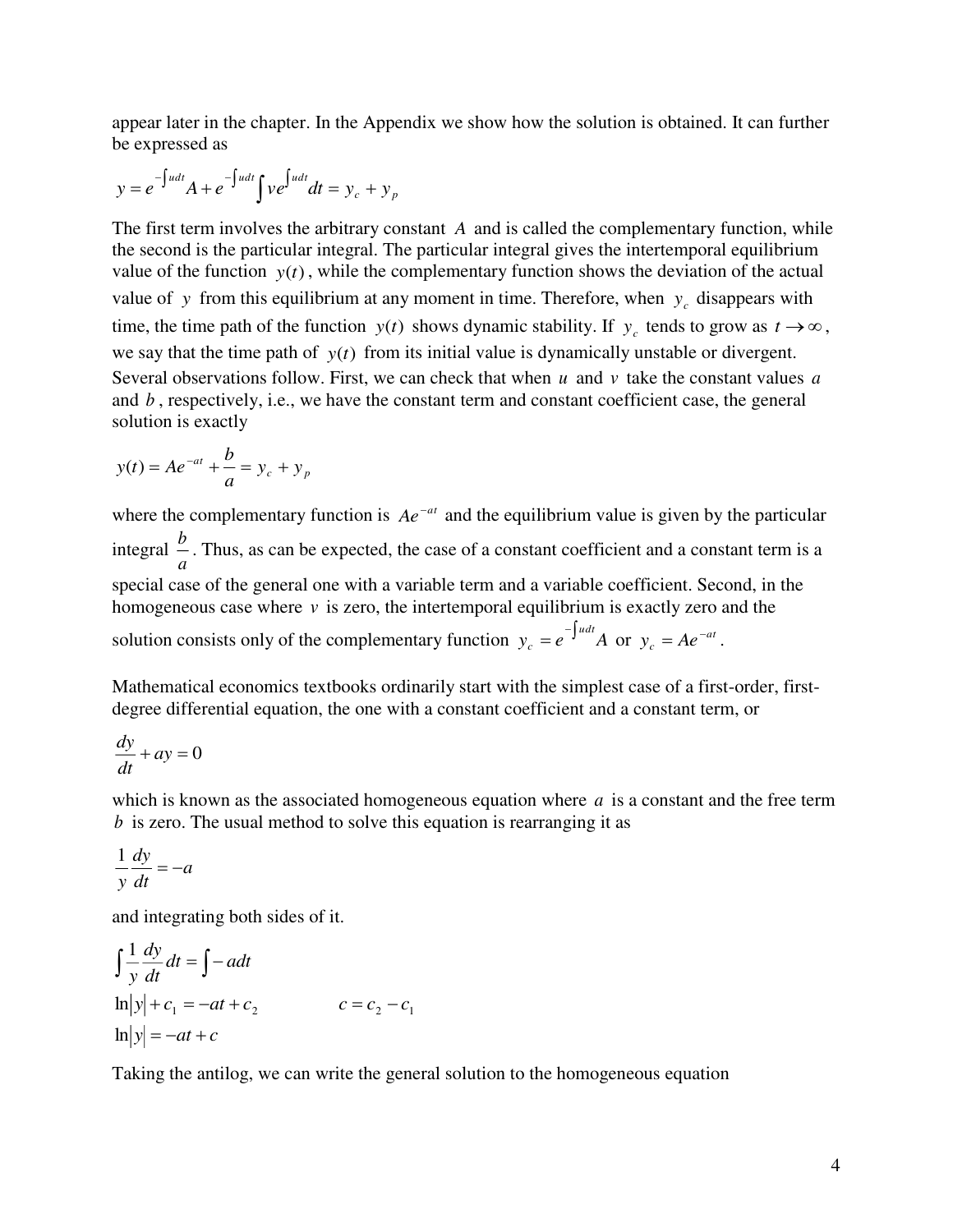$$
e^{\ln|y|} = e^{-at+c}
$$
  
y(t) =  $Ae^{-at}$  where  $A = e^c$  (general solution)

Definitizing, i.e., finding the value of the *A* constant, yields the definite solution to the equation

 $y(0) = Ae^{-a(0)}$ at  $t = 0$  thus  $A = y(0)$ , or  $y(t) = y(0)e^{-at}$ (definite solution)

A short-cut way of solving this equation in class without the use of integration is the formula for rate of growth usually covered much earlier in the course. The rate of growth of the function  $y(t) = Ae^{rt}$  used in continuous compounding or finding the future value of an asset can be expressed as  $\frac{dy}{dx} = r$ *y*  $\frac{dy}{dt} =$  $\frac{d\tau}{dt} = r$  where *r* is the interest rate. Thus, a differential equation of the form

$$
\frac{1}{y}\frac{dy}{dt} = -a
$$

implies a function of the type  $y(t) = Ae^{-at}$  growing at the rate  $-a$  with time. Professors, who do not want to resort to integration techniques or have not covered integration, could easily solve the homogeneous case of a simple differential equation using the concept of the rate of growth of a function. However this technique cannot be applied to the more general, nonhomogeneous case,

$$
\frac{dy}{dt} + ay = b
$$

Solving this equation through direct integration or rate of growth is not possible and this is where the standard literature on mathematical economics assumes the above solution for a simple differential equation with a variable term and a variable coefficient. Students have to take for granted the concept of the particular integral and the complementary function while a solid discussion of those in the introductory chapters is missing. Thus, the solution

$$
y(t) = Ae^{-at} + \frac{b}{a} = y_c + y_p
$$

which we already introduced, comes out of the blue and students have to borrow and apply it without any understanding. This is where our innovative method comes in handy. Instead of introducing students into the particular integral and the complementary function in the limited time available, we resort to a new technique. Both the general and definite solutions of a simple differential equation show the time path of a total function. From differentiation we know that a derived function is single but could have many parental functions. At the same time, by differentiation many parental, that is, total functions could give rise to only one derived, i.e., marginal function. Such is the example of labor force expressed as a function of time *t* as in

$$
L(t) = t^{\frac{1}{2}} + c
$$

where  $c$  is an arbitrary constant. The fact that  $c$  is arbitrary implies that no unique time path can be determined unless we know something about the initial or boundary condition of the labor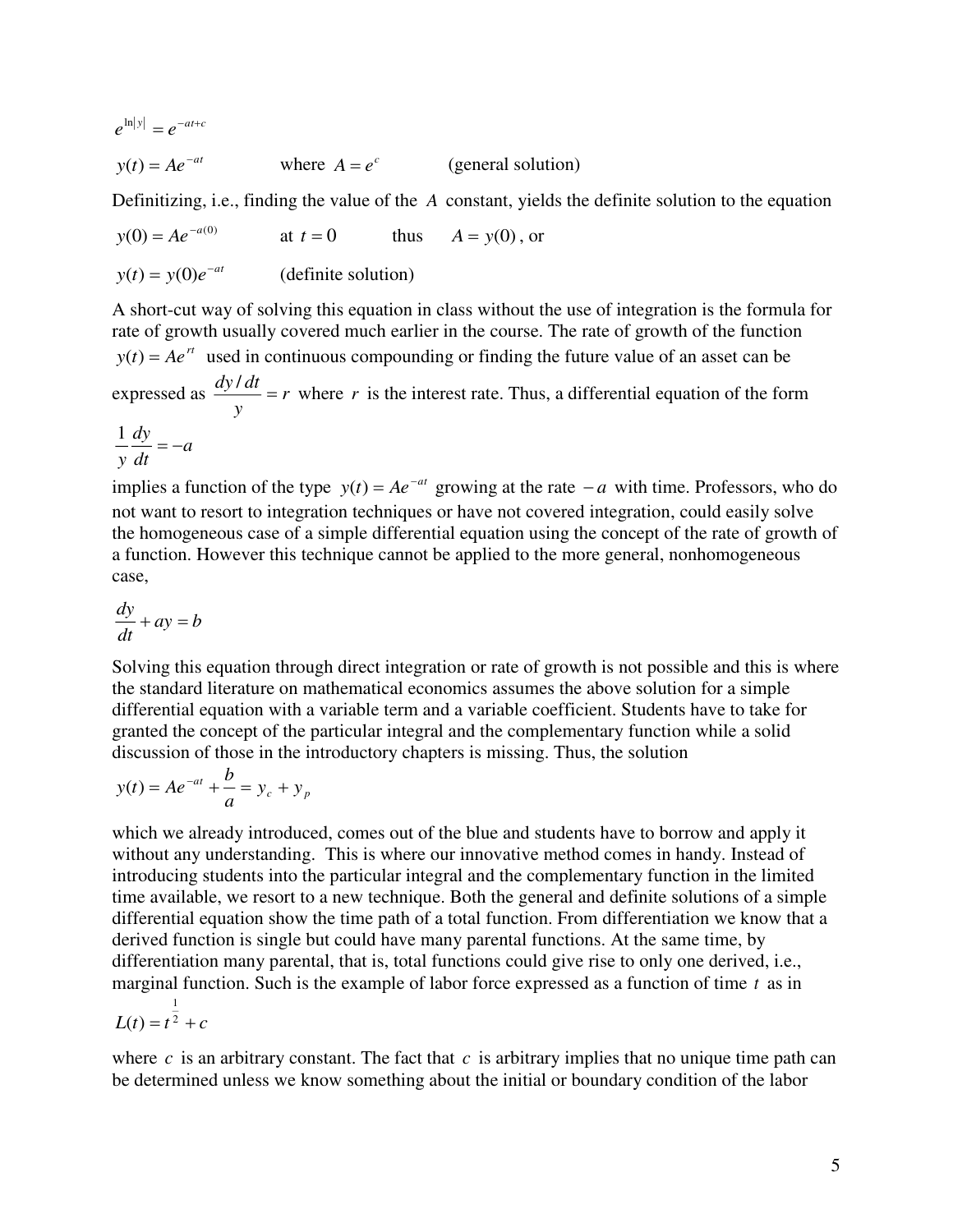force function. If we know that at the initial moment  $t = 0$  the size of the labor force is  $L(0) = 50$ , then  $c = 50$  gives the specific time path of the labor force function, that is,

$$
L(t) = t^{\frac{1}{2}} + 50
$$

In the general case when the constant of integration is not definitized, there are plenty of parental functions but only one marginal function or the rate of change of labor force with time is just

$$
\frac{dL}{dt} = \frac{1}{2}t^{-\frac{1}{2}}
$$

Analogously, we use the fact that in the simple homogeneous differential equation the form  $y(t) = Ae^{-at}$  shows the general time path of a function  $y(t)$ . This is one of a few parental functions that have the derivative  $dy/dt = -aAe^{-at}$ . Hence, this derivative will be the marginal function for an infinite number of parental functions including those that satisfy the nonhomogeneous equation. We, thus, substitute the derivative  $dy/dt$  in the nonhomogeneous equation

$$
\frac{dy}{dt} + ay = b
$$
  
-  $aAe^{-at} + ay = b$ , which results in  

$$
y(t) = Ae^{-at} + \frac{b}{a}
$$
 (general solution)

Similar to the homogeneous case this is the general solution to the nonhomogeneous differential equation. Definitizing the constant *<sup>A</sup>* ,

$$
y(0) = Ae^{o} + \frac{b}{a} = A + \frac{b}{a}
$$

$$
A = y(0) - \frac{b}{a}
$$

Substituting in the general equation gives the definite solution

$$
y(t) = \left[ y(0) - \frac{b}{a} \right] e^{-at} + \frac{b}{a}
$$
 (definite solution)

It is easy to see from our method that the solutions to the homogeneous and nonhomogeneous equation,  $y(t) = Ae^{-at}$  and  $y(t) = Ae^{-at} + \frac{b}{t}$ , respectively, have the same derivative, that is, *a*  $dy/dt = -aAe^{-at}$ , which proves our line of thinking. Both they are parental functions to this derivative and differ only in their constant term. The method allows to obtain both solutions and then smoothly proceed with interesting economic illustrations such as the dynamic model of market price, the concept of the phase line or the essential model of economic growth advanced by Solow without further emphasizing math. At this point, we can simply mention to students that the intertemporal equilibrium value  $\frac{b}{a}$ *b* is called a particular integral, while the remaining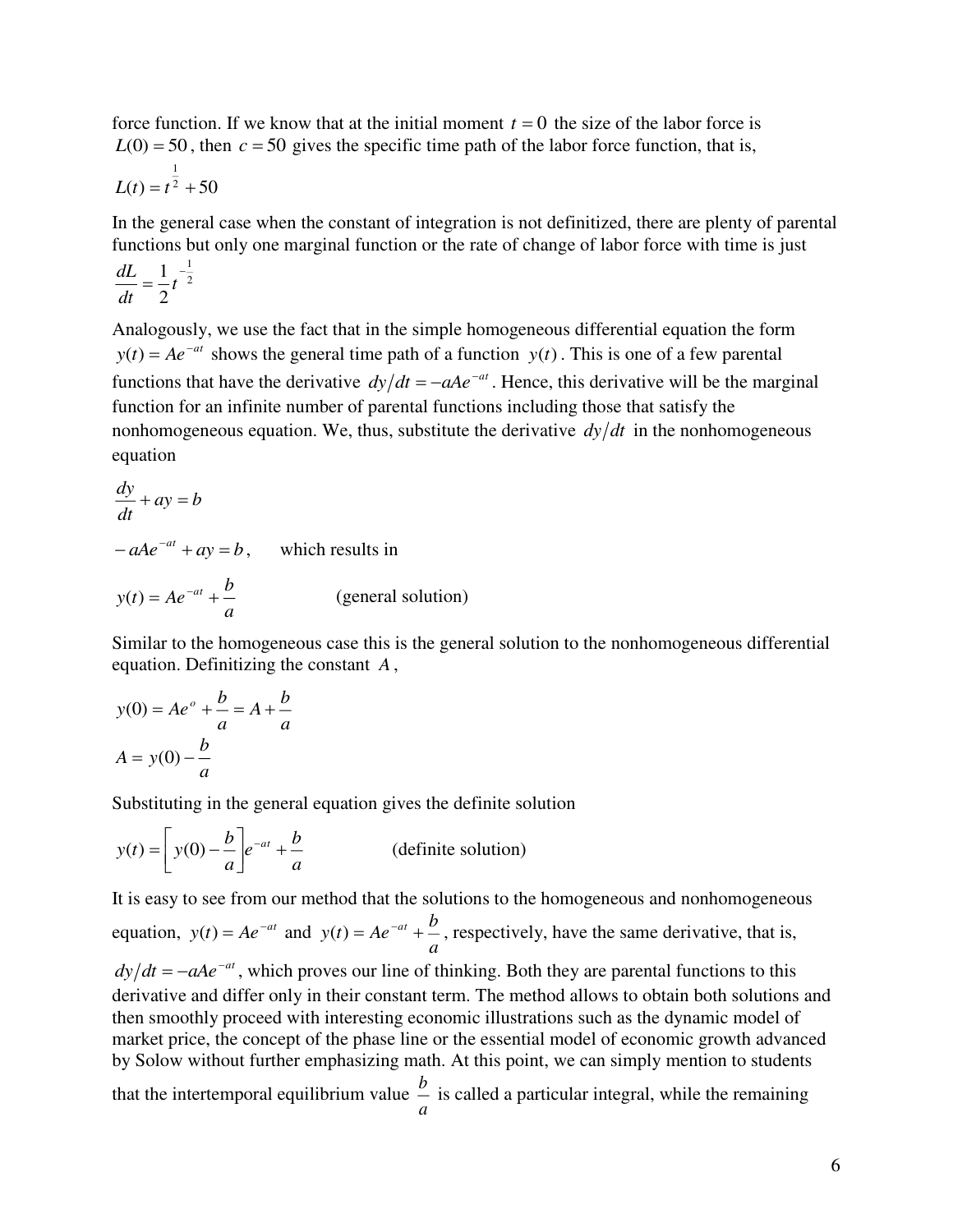exponential term, known as the complementary function, shows the deviation from this equilibrium of the total function with time. More specifically, at the intertemporal equilibrium the function  $y(t)$  does not change and its derivative  $dy/dt$  is zero. Substituting  $dy/dt = 0$  in the

nonhomogeneous differential equation produces exactly the particular integral  $y_p = \frac{b}{a}$  $y_p = \frac{b}{n}$ . The

homogeneous equation, on the other hand, gives the complementary function,  $y_c = Ae^{-at}$ , and, thus, the complete solution is the sum of the two. Such an explanation somewhat prepares students for the subsequent discussion of the variable term and variable coefficient case as well as higher-order differential equations, if those would be discussed in the semester.

Simple Difference Equations

Difference equations are the discrete-time equivalent of differential equations applied in continuous time. With discrete time the value of a variable *y* will change for each period, not at a point in time. The time factor here denotes a period so  $t = 1$  means period 1, rather than the first moment, while *t* is allowed to take only integer values. The task is again to find a time path

for the variable y over time. But the change is now  $\frac{\Delta y}{\Delta t}$ *y* Δ  $\frac{\Delta y}{y}$  which shows the difference in *y* 

between two consecutive periods so  $\Delta t = 1$  and  $\frac{\Delta y}{\Delta t} = \Delta y$  $\frac{y}{-} = \Lambda$ ٨  $\frac{\Delta y}{\Delta y} = \Delta y$ . This change resembles the derivative

 $\frac{dy}{dt}$  in continuous time but is a discrete-time change. It is just this difference in *y* that gives the name of this group of equations. More specifically, the first difference of *y* can be defined as

 $\Delta y_t = y_{t+1} - y_t$ 

where  $\Delta y_t$  is called a forward difference operator,  $y_t$  is the value of y in period t and  $y_{t+1}$  is its value in the following period. The pattern of change of *y* may be such that the difference between the values of  $y$  in two consecutive periods may be

 $\Delta y_t = y_{t+1} - y_t = c$ 

This equation is equivalent to

 $y_{t+1} = y_t + c$  or  $y_{t+2} = y_{t+1} + c$ 

First-order difference equations contain only a first difference  $\Delta y_t$ , that is, there are no several *y* terms such as  $y_{t+2}, y_{t+1}$  or  $y_t$  and there is one-period time lag only. Linear difference equations involve only *y* terms that come in the first power and are not multiplied by a *y* term of another period. Similar to differential equations, homogeneous difference equations have a right-hand side that is zero. Solving a difference equation implies finding a time path  $y_t$  which should be solely a function of *<sup>t</sup>* , given some initial condition, and should be free from any difference expressions of the type  $\Delta y_t$  or  $y_{t+1} - y_t$ . Given the equation,

 $y_{t+1} - ay_t = 0$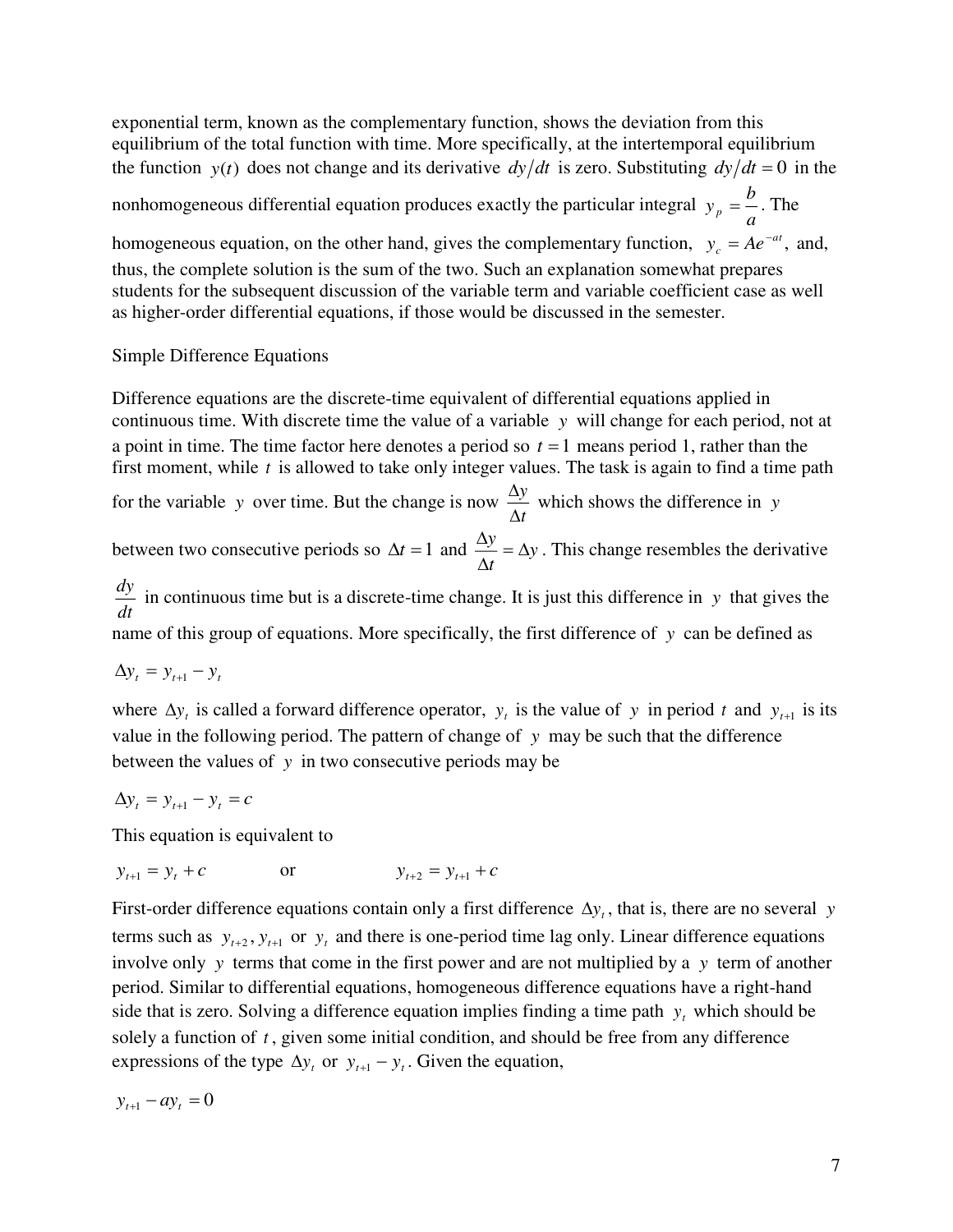where the initial condition is  $y_0$  we can find the time path of y. We rewrite it as

$$
y_{t+1} = ay_t, \text{ which implies}
$$
  
\n
$$
y_1 = ay_o
$$
  
\n
$$
y_2 = ay_1 = a(ay_o) = a^2 y_o
$$
  
\n
$$
y_3 = ay_2 = a(a^2 y_o) = a^3 y_o, \text{ hence,}
$$
  
\n
$$
y_t = a^t y_o
$$

This last equation shows the time path of *y* at any period *t* and is free from any difference expressions. Thus, it represents the solution to the difference equation. This solution is obtained using a rough method known as the iterative method or iteration. A more general method of solving is needed, both in the homogeneous and nonhomogeneous case. The first-order difference equation

$$
y_{t+1} + by_t = c
$$

is nonhomogeneous with a constant coefficient *b* and a constant term *<sup>c</sup>* . Its reduced form is

$$
y_{t+1} + by_t = 0
$$

which represents the associated homogeneous equation. Note the resemblance with the differential equation

$$
\frac{dy}{dt} + ay = b \text{ and}
$$

$$
\frac{dy}{dt} + ay = 0
$$

in the nonhomogeneous and homogeneous case, respectively. Rewriting the homogeneous difference equation,

$$
y_{t+1} + by_t = 0
$$

$$
y_{t+1} = -by_t
$$

Assuming a solution of the type  $y_t = Aa^t$  similar to  $y_t = y_0 a^t$  we obtained previously for the form of a nonlinear function we also have

$$
y_{t+1} = A a^{t+1}
$$

Substituting for  $y_t$  and  $y_{t+1}$  in the difference equation,

$$
Aa^{t+1} = -bAa^t
$$
 or  

$$
a = -b
$$

gives the solution to the homogeneous equation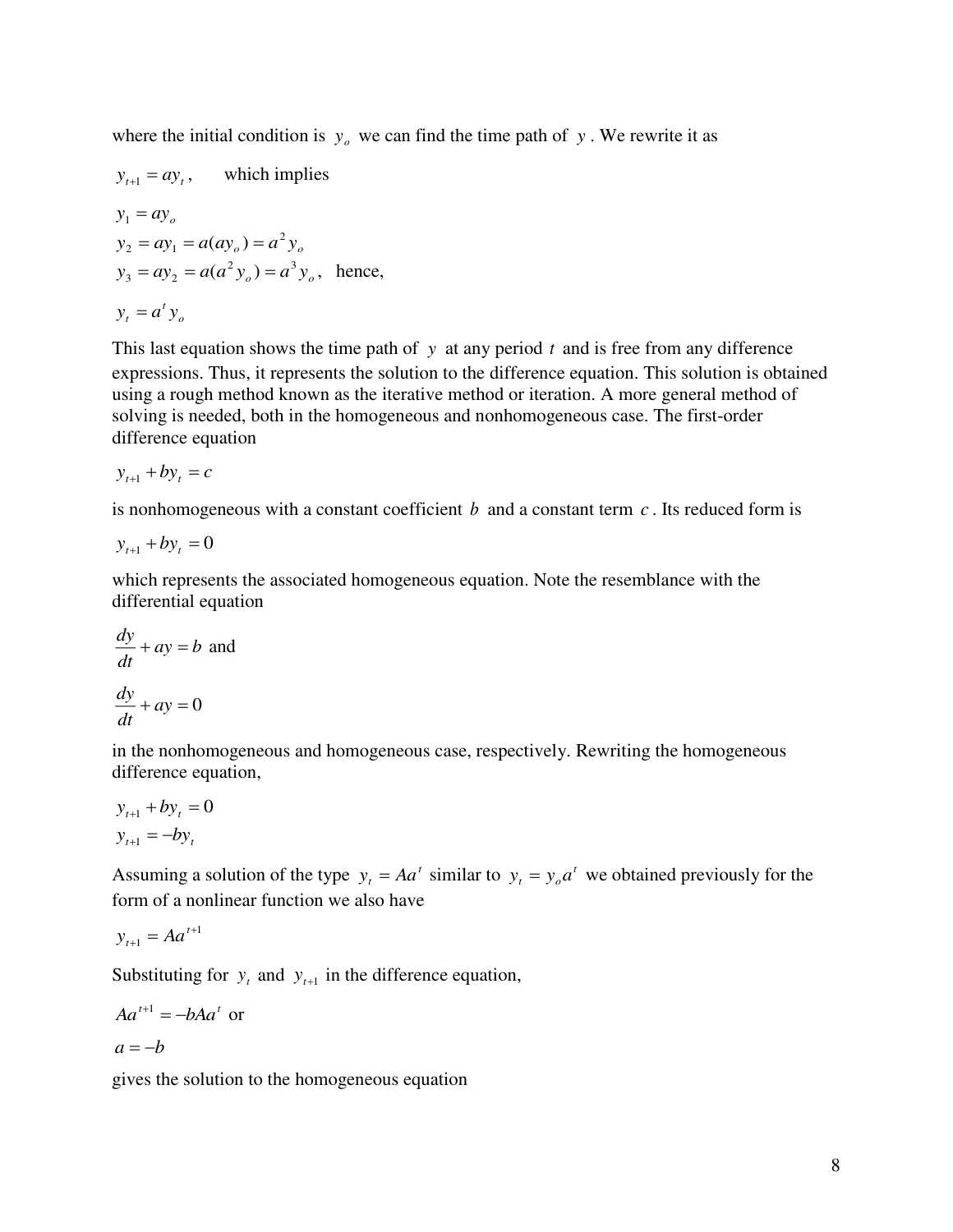$y_t = A(-b)^t$ 

How to find the general solution to the nonhomogeneous equation? When providing a solution, standard textbooks such as Chiang (1984) do not even explain about the particular integral and the complementary function, as they do with differential equations. This time the student is directly thrown into a general formula for a particular integral of a discrete-time function. The student, therefore, has to guess how the formula is obtained and it is not before the last chapter on higher-order difference equations that the formula gets explained. Again, for students who never get to that chapter in the introductory course the solution of a first-order, first-degree difference equation is a mystery.

To solve this type of equation elegantly and without reference to the particular integral and the complementary function which the beginning student is unaware of, we can use the fact that the difference  $\Delta y$ , will take the same values in the homogeneous and nonhomogenous case. This is similar to our logic of differential equations and the fact there the derivative is the same, both in the homogeneous and nonhomogeneous case. Expressing the difference in the two cases and equating the two results yields

 $y_{t+1} = c - by_t$  $y_{t+1} - y_t = c - by_t - y_t$  $\Delta y_t = c - y_t (b+1)$ 

Similarly from the solution to the homogeneous equation,

$$
y_{t+1} = A(-b)^{t+1} \qquad \text{and}
$$

$$
y_t = A(-b)^t
$$

we obtain a second expression for the difference

$$
y_{t+1} - y_t = A(-b)^{t+1} - A(-b)^t
$$
  
\n
$$
\Delta y_t = -A(-b)^t (b+1)
$$

Equating the two expressions gives the general solution to the nonhomogeneous equation

$$
c - y_t(b+1) = -A(-b)^t(b+1)
$$

$$
y_t = A(-b)^t + \frac{c}{b+1}
$$
 where  $b \neq -1$ 

Definitizing *A* at moment  $t = 0$ ,

$$
y_o = A + \frac{c}{b+1}
$$

$$
A = y_o - \frac{c}{b+1}
$$

and substituting for *A* we get the definite solution of the nonhomogeneous equation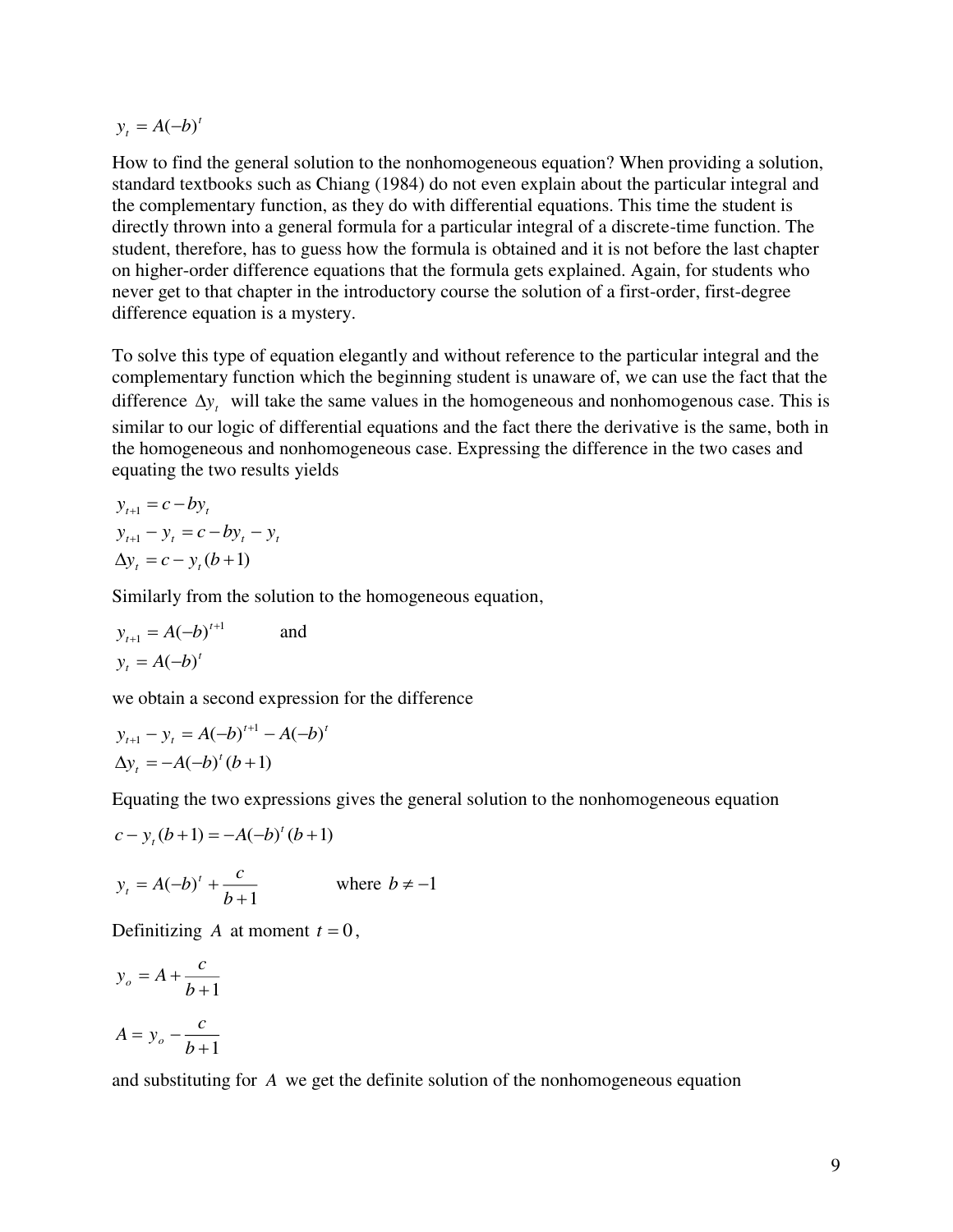$$
y_t = \left(y_o - \frac{c}{b+1}\right)(-b)^t + \frac{c}{b+1} = y_c + y_p
$$
 where  $b \neq -1$ 

Similar to differential equations, the free term  $\frac{c}{b+1}$  $\frac{c}{p}$  gives the particular integral  $y_p$  of y, while the first shows the complementary function  $y_c$ . Thus, the particular integral  $y_p = \frac{c}{b+1}$  $y_p = \frac{c}{l}$ represents the intertemporal equilibrium of the function. In the special homogeneous case when  $c = 0$  this equilibrium value is zero. Similar to the continuous-time case, the complementary function gives the deviation of *y* from the equilibrium in any period. When the difference is zero, that is,  $\Delta y_t = 0$  or  $y_{t+1} = y_t$ , then the nonhomogeneous equation gives rise to the particular integral  $y_p = \frac{e}{b+1}$  $y_p = \frac{c}{l+1}$ . The deviation comes from the solution to the homogeneous difference equation which is already found as  $y_c = A(-b)^t$  and the complete solution is the sum of the two results. For  $|b| < 1$  the term tends to disappear as  $t \to \infty$  and the time path of the function  $y_t$  is convergent. In the opposite case the time path is divergent. Depending on the sign of *b* we have an oscillating or non-oscillating time path. Once the solution to this simple difference equation with a constant term and a constant coefficient is obtained, the professor can explain the concept of the particular integral and the complementary function to prepare students for advanced difference equations or another semester of quantitative methods focused on economic dynamics, economic growth, applied differential and difference equations, etc. Furthermore, he can conveniently apply the solution to the interesting cobweb model of market price.

### Conclusion

Our purpose as teachers is to make math less intimidating and the subject of mathematical economics more enjoyable for students. We should, therefore, search for innovative and easy methods of familiarizing students with some mathematical tools. By introducing a quicker and easier way of solving simple differential and difference equations such as those with a constant term and a constant coefficient the professor is making this challenging material accessible for undergraduates of economics and other social sciences. After solving the equations easily the professor can move to very substantive and interesting illustrations such as the dynamics of market price model, the Solow growth model or the cobweb model. This can be done without the need to bury students into sophisticated math theory and intimidating methods of solving advanced differential and difference equations. Such innovative tools help foster student learning. Furthermore, they popularize the economic profession and make economics attractive and lovable even for students who are not so mathematically oriented.

#### Appendix

We now show the solution to the first-order linear differential equation with a variable coefficient and a variable term, or

$$
\frac{dy}{dt} + uy = v
$$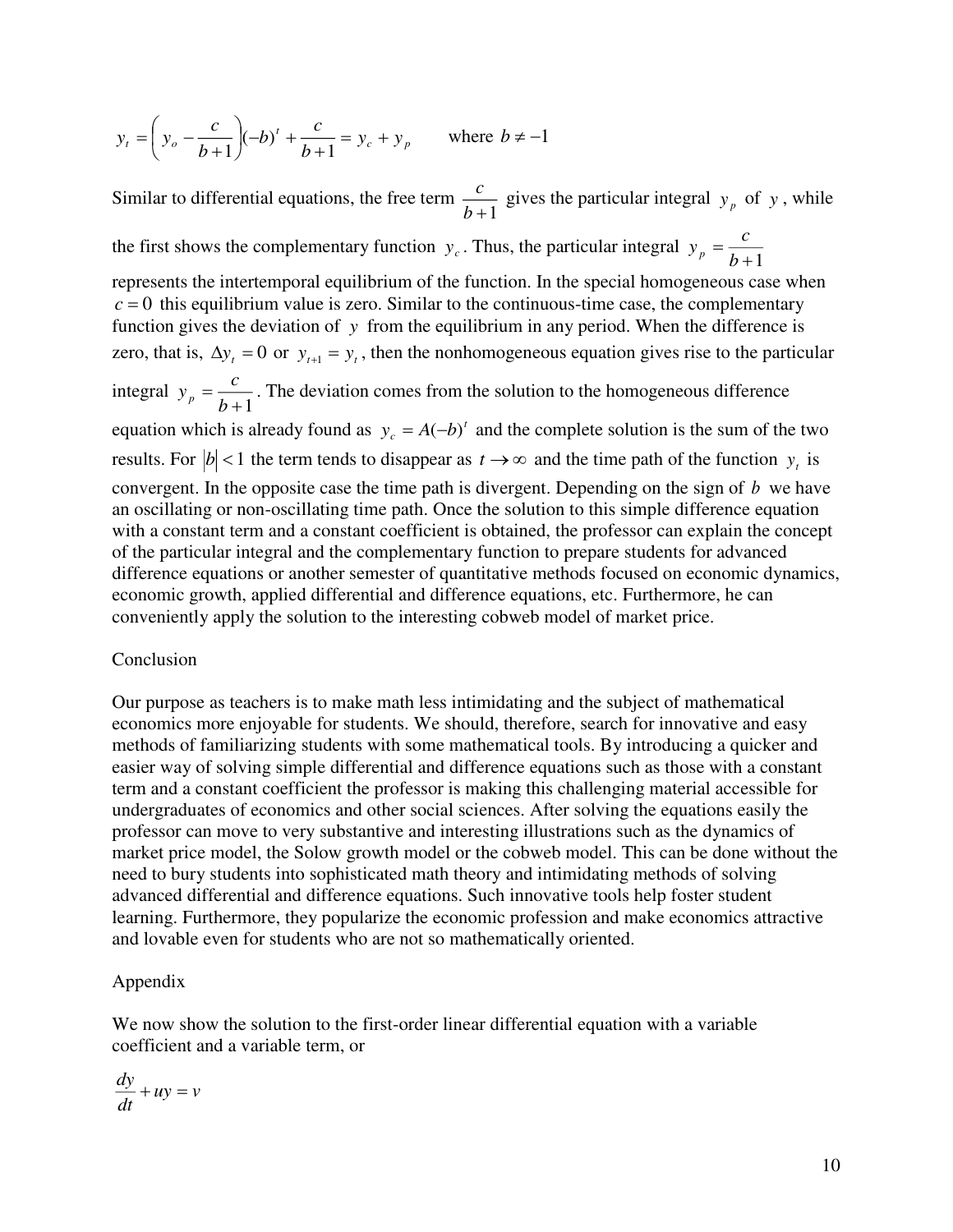which can alternatively be written as

$$
dy + (uy - v)dt = 0
$$
  
Using  $e^{\int u dt}$  as an integrating factor, we obtain  

$$
e^{\int u dt} dy + e^{\int u dt} (uy - v)dt = 0
$$

which can be solved as an exact equation. To test it for exactness we need *y N t M* õ  $\frac{\partial M}{\partial t} = \frac{\partial M}{\partial t}$  $\frac{\partial M}{\partial t} = \frac{\partial N}{\partial t}.$ 

$$
e^{\int u dt \over M} dy + e^{\int u dt} (uy - v) dt = 0
$$

$$
\frac{\partial M}{\partial t} = ue^{\int u dt} \qquad \frac{\partial N}{\partial y} = ue^{\int u dt}
$$

so the condition for exactness of the equation is met. We continue solving through the method of exact differential equations.

$$
F(y,t) = \int M dy + n(t) = \int e^{\int u dt} dy + n(t) = ye^{\int u dt} + n(t)
$$
  
\n
$$
\frac{\partial F}{\partial t} = yue^{\int u dt} + n'(t) = N = e^{\int u dt} (uy - v)
$$
  
\n
$$
n'(t) = -ve^{\int u dt} dt = -\int ve^{\int u dt} dt
$$
  
\nSubstituting in  $F(y, t)$ 

Substituting in  $F(y, t)$ ,

$$
F(y,t) = ye^{\int udt} - \int ve^{\int udt} dt = A \qquad A = const.
$$
  

$$
ye^{\int udt} = A + \int ve^{\int udt} dt
$$
  

$$
y = e^{-\int udt} \left( A + \int ve^{\int udt} dt \right)
$$

which is the general solution we have already seen. It can further be expressed as

$$
y = e^{-\int u dt} A + e^{-\int u dt} \int v e^{\int u dt} dt = y_c + y_p
$$

In the special case when  $u$  and  $v$  take the constant values  $a$  and  $b$ , respectively, i.e., we have the constant coefficient and constant term case, the general solution becomes

$$
y(t) = Ae^{-at} + \frac{b}{a} = y_c + y_p
$$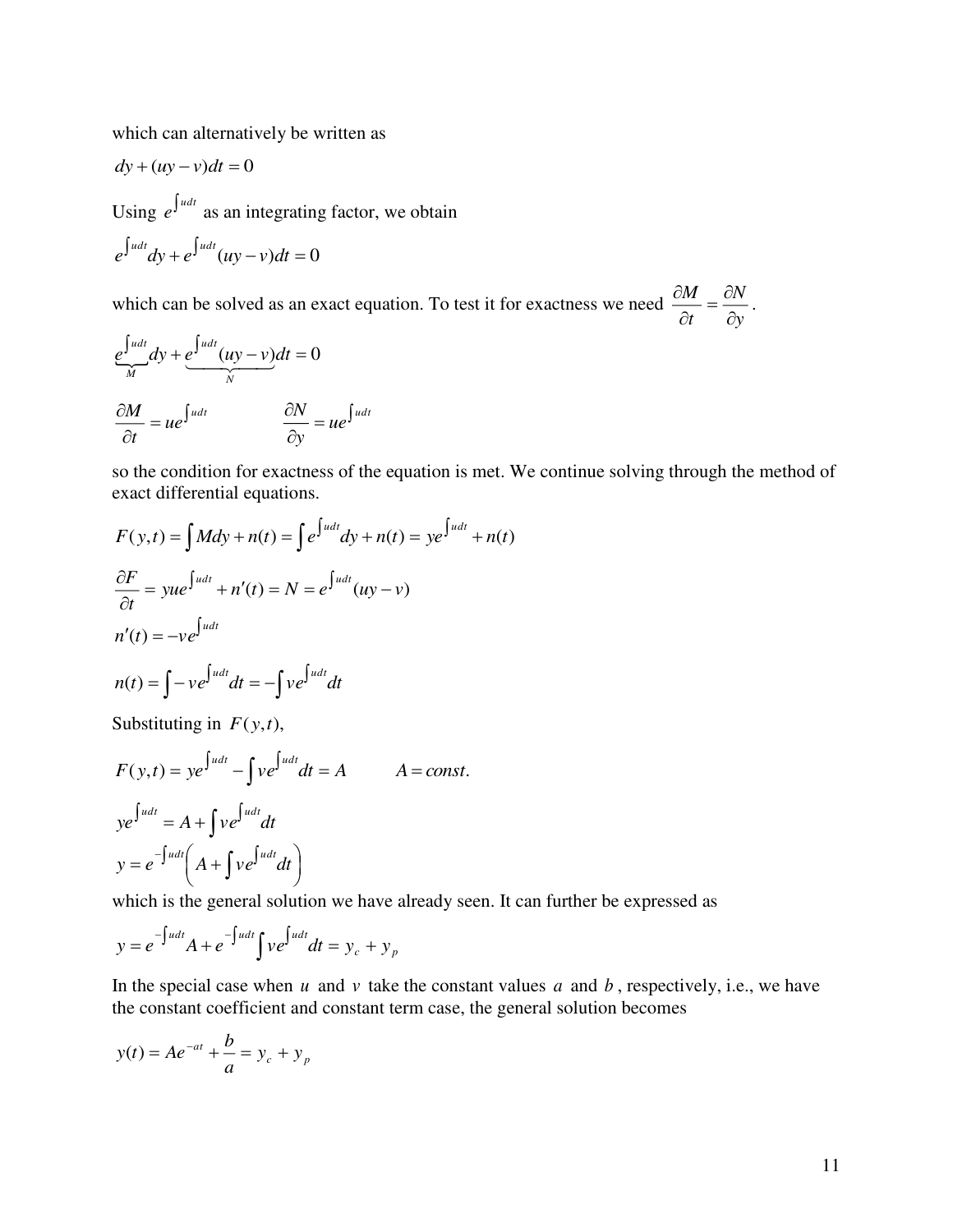where the complementary function is again  $Ae^{-at}$  and the equilibrium value is given by the particular integral  $\frac{b}{n}$ . In the homogeneous case where *v* is zero, the intertemporal equilibrium is *a* also zero and the solution consists only of the complementary function  $y_c = e^{-\int u dt} A$  $e^{e} = e^{-\int$  $^{-1}$ <sup>ual</sup>A or  $y_c = Ae^{-at}$ .

For the case of first-order difference equations we recall that they involve terms like  $y_{t+1}$  and  $y_t$ where the difference in each period is given. Thus, knowing some initial value  $y_0$  we can determine the time path of the *y* function as the time factor *t* changes. A simple second-order difference equation is

$$
y_{t+2} + b_1 y_{t+1} + b_2 y_t = c
$$

To find the particular integral in the simplest case we can take a solution of the form  $y_t = k$ where in every period *y* is the constant *<sup>k</sup>*

$$
k + b_1 k + b_2 k = c
$$
 and  

$$
y_p = k = \frac{c}{1 + b_1 + b_2}
$$
 where  $b_1 + b_2 \neq -1$ 

In the special case of a first-order difference equation where  $b_1 = 1$  and  $y_{t+2} = 0$  the particular integral is  $y_p = k = \frac{e}{1+b}$  $y_p = k = \frac{c}{1+b}$ . With first-order difference equations we found that the expression  $y_t = A a^t$  describes well the general solution of such an equation and we try it to find the complementary function. This implies that  $y_{t+1} = Aa^{t+1}$  and  $y_{t+2} = Aa^{t+2}$  which upon substitution in

$$
y_{t+2} + b_1 y_{t+1} + b_2 y_t = 0
$$
 yields  
\n
$$
Aa^{t+2} + b_1 Aa^{t+1} + b_2 Aa^t = 0
$$
, or  
\n
$$
a^2 + b_1 a + b_2 = 0
$$

This characteristic equation has roots  $a_{1,2} = \frac{a_{12} + a_{23}}{2}$  $l^2 - 4b_2$  $1 - V$ <sup> $U$ </sup>1 2,1 *b*  $\pm \sqrt{b^2 - 4b}$  $a_{1,2} = \frac{-b_1 \pm \sqrt{b_1^2 - 4b_2}}{2}$ . Hence, for the complementary function we have three possibilities:

1. Distinct real roots. If  $b_1^2 > 4b_2$ , then both roots are real and different so the complementary function is

$$
y_c = y_1 + y_2 = A_1 a_1^t + A_2 a_2^t
$$

2. Single real root. If  $b_1^2 = 4b_2$ , there is only one real root  $a = -\frac{b_1}{2}$  $a = -\frac{b_1}{2}$  and the complementary function is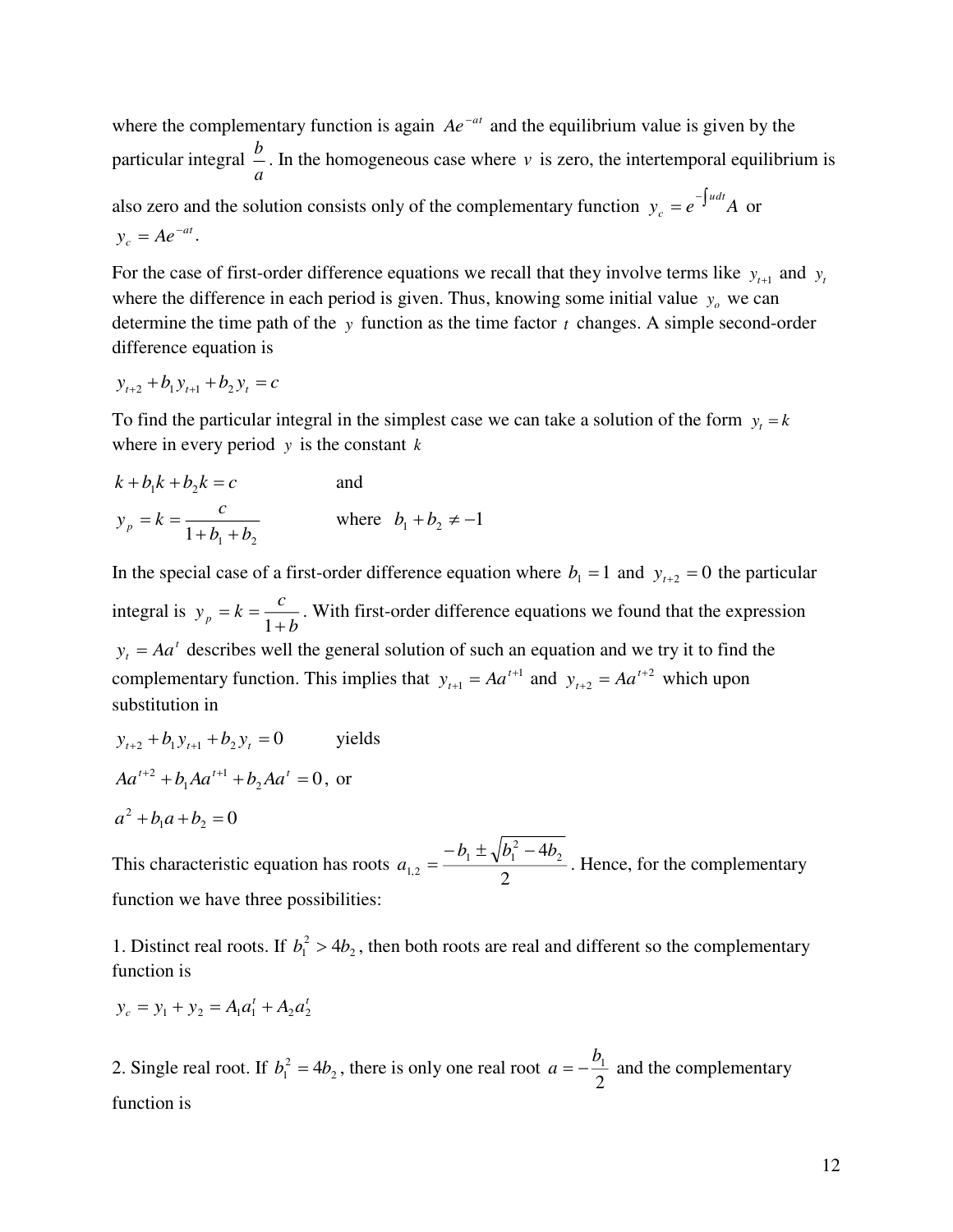$$
y_c = y_1 + y_2 = A_1 a^t + A_2 t a^t
$$

3. Complex roots. When  $b_1^2 < 4b_2$ , again a pair of conjugate complex numbers  $a_{1,2} = m \pm ni$ 

obtains where  $m = -\frac{b_1}{2}$  and  $n = \frac{\sqrt{4b_2}}{2}$  $n = \frac{\sqrt{4b_2 - b_1^2}}{2}$ . The complementary function is  $y_c = A_1 a_1^t + A_2 a_2^t = A_1 (m + ni)^t + A_2 (m - ni)^t$ 

From the De Moivre's theorem it follows that  $(m \pm ni)' = R'(\cos \theta t \pm i \sin \theta t)$  where

$$
R = \sqrt{m^2 + n^2} = \sqrt{\frac{b_1^2 + 4b_2 - b_1^2}{4}} = \sqrt{b_2}
$$

Here  $\theta$  is measured in radians and 2 1  $\cos \theta = \frac{\pi}{R} = -\frac{1}{2\sqrt{b}}$ *b R*  $heta = \frac{m}{R} = -\frac{b_1}{R}$  and 2 2 1 4  $\sin \theta = -\frac{1}{2}$  1 *b b R*  $\theta = \frac{n}{n} = \sqrt{1 - \frac{b_1}{n}}$ . Hence, the

complementary function is

$$
y_c = A_1 R^t (\cos \theta t + i \sin \theta t) + A_2 R^t (\cos \theta t - i \sin \theta t) = R^t (B_1 \cos \theta t + B_2 \sin \theta t)
$$

where the multiplicative factor  $R<sup>t</sup>$  substitutes the natural exponential term  $e^{mt}$  used in differential equations. Since in the special case of a first-order difference equation we have  $b_1 = 1$ ,  $b_2 = b$  and from  $a^2 + b_1 a + b_2 = 0$  we have only one root  $a = -b$ , the complementary function is  $y_c = A a^t = A(-b)^t$ . Thus, the general solution of a first-order, first-degree difference equation with a constant term and a constant coefficient of the type  $y_{t+1} + by_t = c$  is

$$
y_t = A(-b)^t + \frac{c}{b+1} = y_c + y_p
$$

#### References

- 1. Chiang, Alpha C., "*Fundamental Methods of Mathematical Economics*," McGraw-Hill Inc.,  $3^{\text{rd}}$  edition, 1984
- 2. de la Fuente, Angel, "*Mathematical Methods and Models for Economists*," Cambridge University Press, 2000
- 3. Dowling, Edward T., "*Introduction to Mathematical Economics*," in Schaum's Outline Series,  $2^{nd}$  edition, McGraw Hill, 1992
- 4. Intriligator, Michael D., *"Mathematical Optimization and Economic Theory,"* Society for Industrial and Applied Mathematics, Philadelphia, 2002, republication from Prentice-Hall, Englewood Cliffs, New Jersey, 1971
- 5. Pemberton, Malcolm and Nicholas Rau, "*Mathematics for Economists*," Manchester University Press, 2001
- 6. Rainville, Earl David, Phillip E. Bedient and Richard E. Bedient, "*Elementary Differential Equations*," Prentice Hall, Upper Saddle River, NJ 07458, 8<sup>th</sup> edition, 1996
- 7. Silberberg, Eugene and Wing Suen, "*The Structure of Economics: A Mathematical Analysis*," McGraw-Hill/Irwin, 2000